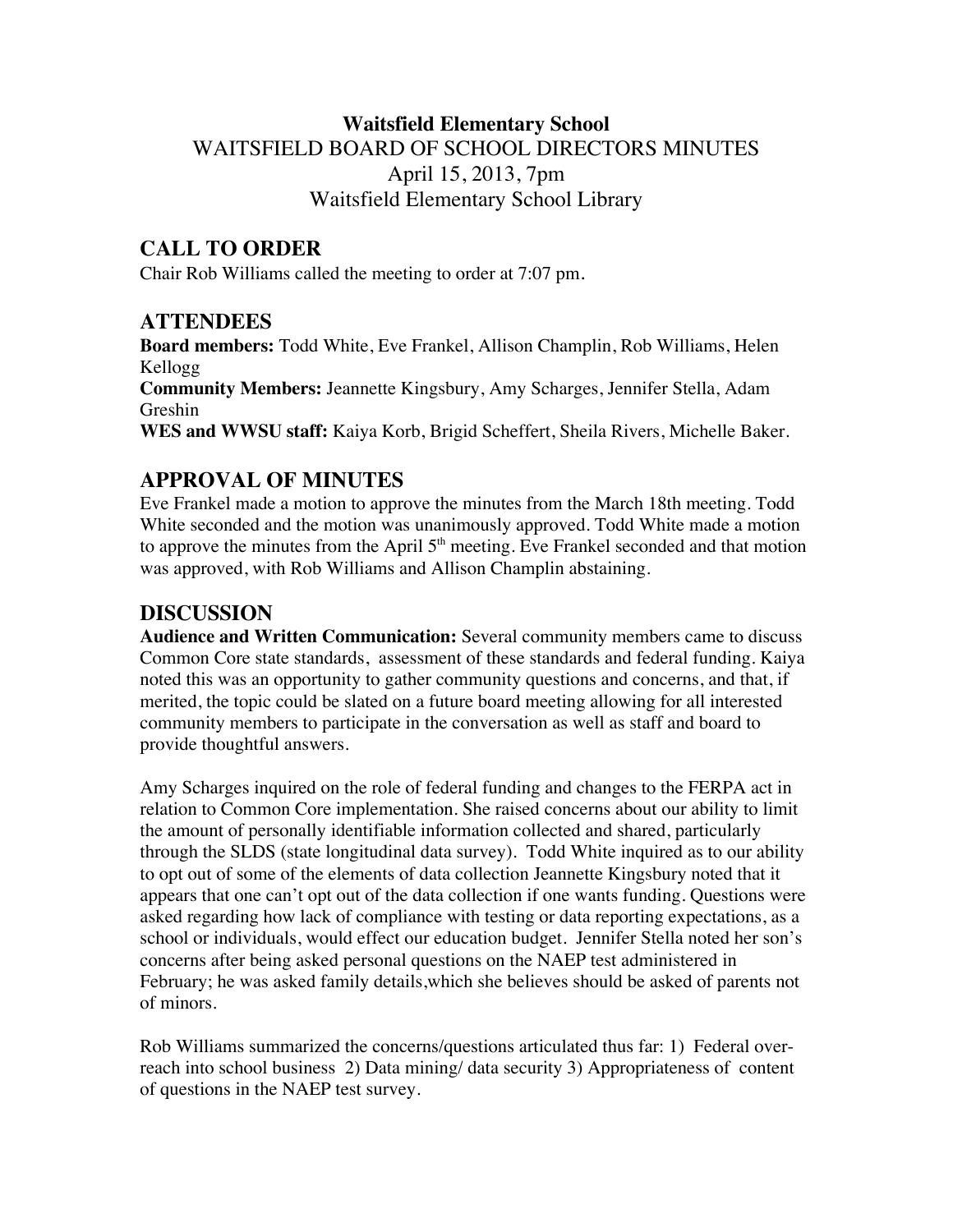Jennifer Stella also shared concern regarding corporate sponsors of Common Core work and raised concerns about the impact of potential nationalization of standards. Amy Scharges raised concerns around Google's ability to gather information and the school's adoption of Google tools for schools this year.

Kaiya reiterated the school's focus on protecting kids' personal information and guarding kids' data. Additionally, she noted that regardless of who has invested in the Common Core, Waitsfield Elementary School is not under any requirement to purchase materials from anyone. The standards are learning expectations, not a curriculum. The work of identifying a curriculum continues to fall to supervisory unions and decisions about curricular materials are still the purview of individual schools.

Brigid summarized the concerns and agreed to follow up on the following: 1)What are the legal boundaries to what individuals or a school can choose to participate in/opt out of regarding testing or data collection? What are the funding ramifications of these opt outs? 2) How does the assessment tool (SPAC) facilitate data mining?

Jennifer Stella added concerns that VT is already delivering an excellent education that will not need to be overhauled by Common Core standards. Eve shared her sense that VT was already working towards very high standards, but that large areas of the country are not funded and structured currently to succeed with the common core.

**2011-2012 Audit Report Review** (Michelle Baker) Michelle offered to answer any questions regarding the annually completed audit review. She referenced the management letter, which included a concerns regarding management of the petty cash checking account. Kaiya and Michelle are implementing procedural changes to address the issue identified, although purchasing of apps for ipads continues to be somewhat problematic. The board accepted the audit.

**NECAP Scores Review:** Sheila Rivers reviewed various ways in which the scores can responsibly be used and explained the value of scaled scores in understanding greater nuances of student achievement. NECAP is useful for tracking trends and looking across schools. It is not designed for tracking individual students, given that it's only given once a year. Looking at reading and math, WES is holding steady statistically speaking. With the exception of one very small class, the writing and science results are similarly steady. Kaiya noted the almost across the board, students who have been in our school for more than 2 years have scaled scores that show improvement beyond a years growth.

**Review of Policy G11:** Animals in Schools (local policy). At the beginning of the year we agreed to review our local-only policies. Animals in Schools is not a required policy, however Kaiya feels it continues to be useful to have our expectations articulated for all. The. One change requested was the addition of "where appropriate" for the required animal vaccines. Jennifer Stella noted the risk of live virus vaccines shed by a newly vaccinated pet. Kaiya wants to ensure that there is a clear instructional or theraputic purpose to the visit. The board reviewed the policy and it will be brought back for